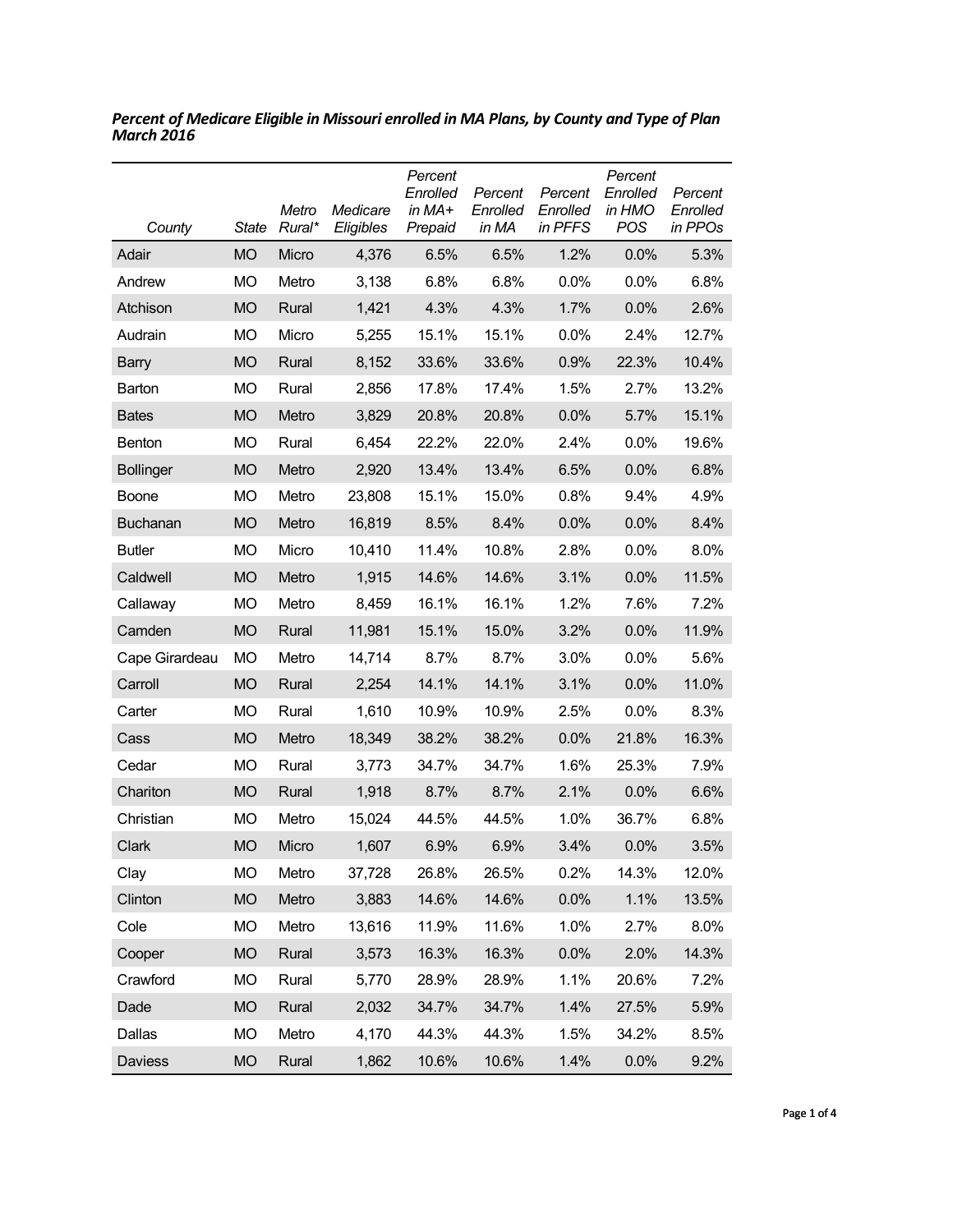| County     | State     | Metro<br>Rural* | Medicare<br>Eligibles | Percent<br>Enrolled<br>in MA+<br>Prepaid | Percent<br>Enrolled<br>in MA | Percent<br>Enrolled<br>in PFFS | Percent<br>Enrolled<br>in HMO<br><b>POS</b> | Percent<br>Enrolled<br>in PPOs |
|------------|-----------|-----------------|-----------------------|------------------------------------------|------------------------------|--------------------------------|---------------------------------------------|--------------------------------|
| DeKalb     | МO        | Metro           | 2,154                 | 8.9%                                     | 8.9%                         | 1.5%                           | 0.0%                                        | 7.3%                           |
| Dent       | <b>MO</b> | Rural           | 3,848                 | 9.1%                                     | 9.1%                         | 1.1%                           | 0.0%                                        | 8.0%                           |
| Douglas    | МO        | Rural           | 3,422                 | 43.4%                                    | 43.4%                        | 1.5%                           | 35.0%                                       | 6.9%                           |
| Dunklin    | <b>MO</b> | Micro           | 7,507                 | 13.6%                                    | 13.6%                        | 2.5%                           | 0.0%                                        | 11.2%                          |
| Franklin   | <b>MO</b> | Metro           | 20,591                | 47.0%                                    | 47.0%                        | 0.0%                           | 39.8%                                       | 7.2%                           |
| Gasconade  | <b>MO</b> | Rural           | 3,782                 | 27.2%                                    | 27.2%                        | 0.6%                           | 19.4%                                       | 7.2%                           |
| Gentry     | МO        | Rural           | 1,537                 | 4.2%                                     | 4.2%                         | 0.0%                           | 0.0%                                        | 4.2%                           |
| Greene     | <b>MO</b> | Metro           | 55,121                | 43.2%                                    | 43.2%                        | 0.7%                           | 35.5%                                       | 7.0%                           |
| Grundy     | МO        | Rural           | 2,415                 | 4.7%                                     | 4.7%                         | 1.4%                           | 0.0%                                        | 3.3%                           |
| Harrison   | <b>MO</b> | Rural           | 2,126                 | 5.2%                                     | 5.2%                         | 0.0%                           | 0.0%                                        | 5.2%                           |
| Henry      | МO        | Rural           | 5,960                 | 22.7%                                    | 22.7%                        | 1.9%                           | 0.3%                                        | 20.5%                          |
| Hickory    | <b>MO</b> | Rural           | 3,211                 | 35.7%                                    | 35.7%                        | 4.3%                           | 19.7%                                       | 11.7%                          |
| Holt       | МO        | Rural           | 1,135                 | 6.8%                                     | 6.8%                         | 1.9%                           | 0.0%                                        | 4.9%                           |
| Howard     | <b>MO</b> | Rural           | 2,084                 | 14.6%                                    | 14.6%                        | 0.0%                           | 1.0%                                        | 13.6%                          |
| Howell     | <b>MO</b> | Micro           | 10,454                | 20.6%                                    | 20.6%                        | 0.0%                           | 8.4%                                        | 12.2%                          |
| Iron       | <b>MO</b> | Rural           | 2,765                 | 9.2%                                     | 9.2%                         | 2.6%                           | 0.0%                                        | 6.6%                           |
| Jackson    | МO        | Metro           | 117,338               | 37.9%                                    | 37.8%                        | 0.1%                           | 21.8%                                       | 15.9%                          |
| Jasper     | <b>MO</b> | Metro           | 22,021                | 23.7%                                    | 23.6%                        | 1.0%                           | 11.1%                                       | 11.6%                          |
| Jefferson  | <b>MO</b> | Metro           | 39,737                | 44.1%                                    | 43.9%                        | 0.4%                           | 35.9%                                       | 7.7%                           |
| Johnson    | <b>MO</b> | Micro           | 7,516                 | 21.0%                                    | 21.0%                        | 0.0%                           | 6.9%                                        | 14.1%                          |
| Knox       | МO        | Rural           | 953                   | 4.3%                                     | 4.3%                         | 0.0%                           | 0.0%                                        | 4.3%                           |
| Laclede    | <b>MO</b> | Micro           | 8,200                 | 43.1%                                    | 43.1%                        | 1.5%                           | 36.8%                                       | 4.8%                           |
| Lafayette  | МO        | Metro           | 7,152                 | 27.7%                                    | 27.7%                        | 0.0%                           | 14.0%                                       | 13.7%                          |
| Lawrence   | <b>MO</b> | Rural           | 8,580                 | 37.6%                                    | 37.6%                        | 0.6%                           | 29.0%                                       | 7.9%                           |
| Lewis      | <b>MO</b> | Micro           | 2,080                 | 9.5%                                     | 9.5%                         | 4.3%                           | 0.0%                                        | 5.1%                           |
| Lincoln    | <b>MO</b> | Metro           | 9,093                 | 31.2%                                    | 31.2%                        | 0.0%                           | 13.6%                                       | 17.6%                          |
| Linn       | <b>MO</b> | Rural           | 3,090                 | 9.0%                                     | 7.9%                         | 0.7%                           | 0.0%                                        | 7.2%                           |
| Livingston | <b>MO</b> | Rural           | 3,305                 | 9.4%                                     | 9.4%                         | 0.0%                           | 0.0%                                        | 9.4%                           |
| Macon      | MO        | Rural           | 3,866                 | 7.6%                                     | 7.2%                         | 1.6%                           | 0.0%                                        | 5.6%                           |
| Madison    | <b>MO</b> | Rural           | 3,138                 | 12.6%                                    | 12.6%                        | 3.4%                           | 0.0%                                        | 9.1%                           |
| Maries     | <b>MO</b> | Rural           | 1,951                 | 12.1%                                    | 12.1%                        | 2.2%                           | 1.2%                                        | 8.7%                           |

*Percent of Medicare Eligible in Missouri enrolled in MA Plans, by County and Type of Plan March 2016*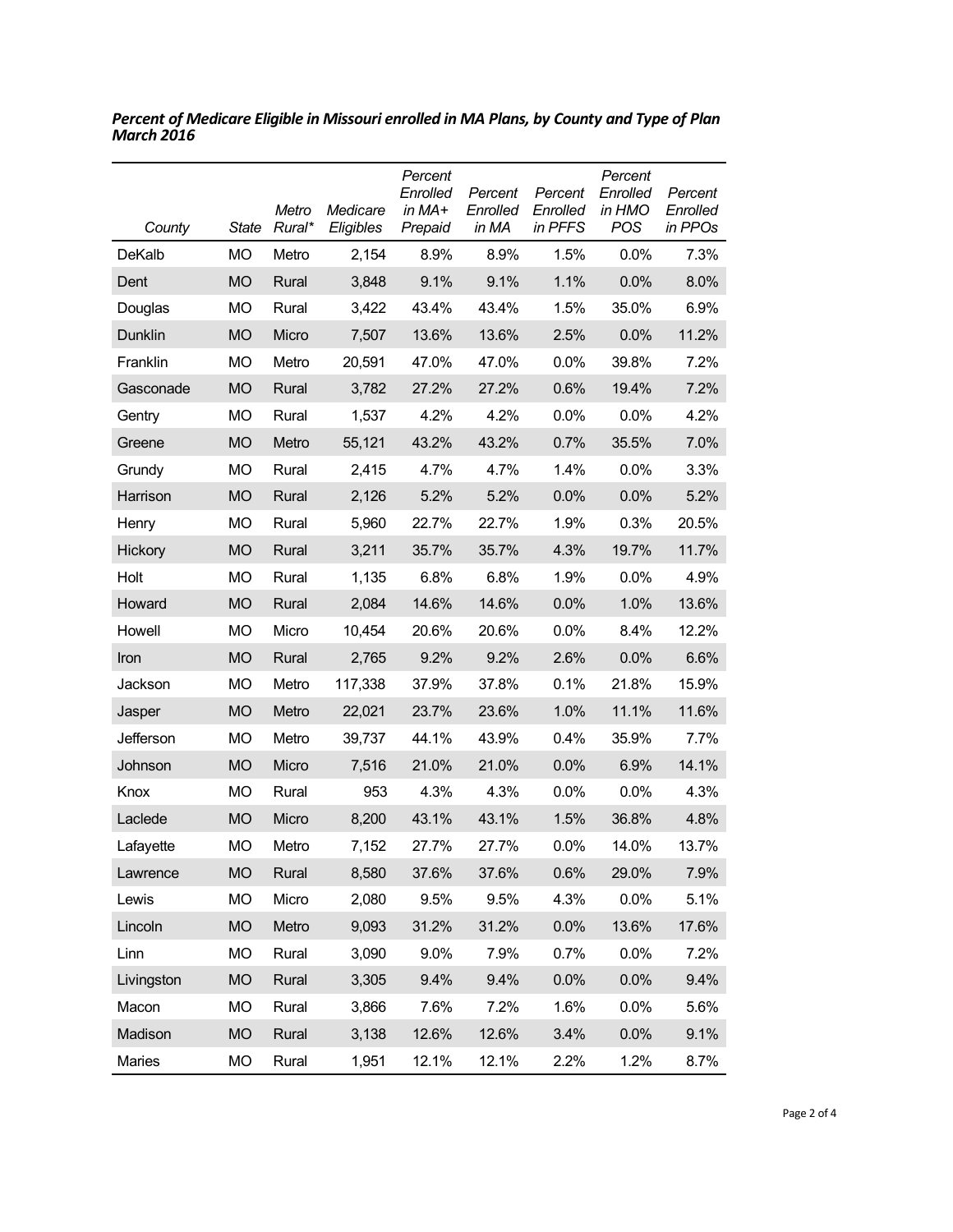| County            | State     | Metro<br>Rural* | Medicare<br>Eligibles | Percent<br>Enrolled<br>in MA+<br>Prepaid | Percent<br>Enrolled<br>in MA | Percent<br>Enrolled<br>in PFFS | Percent<br>Enrolled<br>in HMO<br>POS | Percent<br>Enrolled<br>in PPOs |
|-------------------|-----------|-----------------|-----------------------|------------------------------------------|------------------------------|--------------------------------|--------------------------------------|--------------------------------|
| Marion            | <b>MO</b> | Micro           | 6,399                 | 11.2%                                    | 11.2%                        | 3.6%                           | 0.0%                                 | 7.5%                           |
| McDonald          | <b>MO</b> | Metro           | 3,941                 | 29.7%                                    | 29.7%                        | 0.0%                           | 13.5%                                | 16.2%                          |
| Mercer            | <b>MO</b> | Rural           | 876                   | 5.6%                                     | 5.6%                         | 2.7%                           | 0.0%                                 | 2.9%                           |
| Miller            | MO        | Rural           | 5,165                 | 16.8%                                    | 16.8%                        | 2.3%                           | 1.7%                                 | 12.8%                          |
| Mississippi       | <b>MO</b> | Rural           | 3,032                 | 6.3%                                     | 6.3%                         | 1.1%                           | 0.0%                                 | 5.2%                           |
| Moniteau          | <b>MO</b> | Metro           | 2,787                 | 14.5%                                    | 14.5%                        | 0.0%                           | 2.5%                                 | 12.0%                          |
| Monroe            | <b>MO</b> | Rural           | 2,166                 | 9.3%                                     | 8.6%                         | 0.0%                           | 0.0%                                 | 8.6%                           |
| Montgomery        | <b>MO</b> | Rural           | 2,815                 | 16.6%                                    | 16.6%                        | 1.9%                           | 5.4%                                 | 9.3%                           |
| Morgan            | <b>MO</b> | Rural           | 5,801                 | 14.2%                                    | 14.2%                        | 0.0%                           | 0.0%                                 | 14.2%                          |
| <b>New Madrid</b> | MO        | Rural           | 3,875                 | 10.3%                                    | 10.3%                        | 2.1%                           | 0.0%                                 | 8.3%                           |
| Newton            | <b>MO</b> | Metro           | 11,741                | 23.3%                                    | 23.3%                        | 1.2%                           | 11.2%                                | 10.9%                          |
| Nodaway           | MO        | Micro           | 3,661                 | 5.3%                                     | 5.3%                         | 0.7%                           | 0.0%                                 | 4.6%                           |
| Oregon            | <b>MO</b> | Rural           | 2,805                 | 16.2%                                    | 16.2%                        | 0.0%                           | 0.0%                                 | 16.2%                          |
| Osage             | MO        | Metro           | 2,542                 | 11.0%                                    | 11.0%                        | 0.0%                           | 4.0%                                 | 7.0%                           |
| Ozark             | <b>MO</b> | Rural           | 2,893                 | 28.7%                                    | 28.7%                        | 2.4%                           | 10.5%                                | 15.8%                          |
| Pemiscot          | MO        | Rural           | 3,941                 | 19.0%                                    | 19.0%                        | 3.7%                           | 0.0%                                 | 15.3%                          |
| Perry             | <b>MO</b> | Rural           | 3,775                 | 9.7%                                     | 9.7%                         | 1.4%                           | 0.0%                                 | 8.4%                           |
| Pettis            | <b>MO</b> | Micro           | 8,301                 | 14.6%                                    | 14.5%                        | 0.0%                           | 0.0%                                 | 14.5%                          |
| Phelps            | <b>MO</b> | Micro           | 8,445                 | 13.7%                                    | 13.7%                        | 2.5%                           | 2.9%                                 | 8.3%                           |
| Pike              | MO        | Rural           | 3,644                 | 14.1%                                    | 14.1%                        | 3.0%                           | 1.6%                                 | 9.4%                           |
| Platte            | <b>MO</b> | Metro           | 14,452                | 24.9%                                    | 24.9%                        | 0.3%                           | 13.5%                                | 11.1%                          |
| Polk              | МO        | Metro           | 6,476                 | 43.1%                                    | 43.1%                        | 0.8%                           | 34.4%                                | 8.0%                           |
| Pulaski           | <b>MO</b> | Micro           | 5,801                 | 11.0%                                    | 11.0%                        | 1.3%                           | 5.5%                                 | 4.3%                           |
| Putnam            | <b>MO</b> | Rural           | 1,364                 | 7.3%                                     | 7.3%                         | 1.6%                           | 0.0%                                 | 5.6%                           |
| Ralls             | <b>MO</b> | Micro           | 2,349                 | 11.5%                                    | 11.5%                        | 3.7%                           | 0.0%                                 | 7.8%                           |
| Randolph          | <b>MO</b> | Micro           | 5,044                 | 17.0%                                    | 13.2%                        | 0.0%                           | 0.6%                                 | 12.7%                          |
| Ray               | <b>MO</b> | Metro           | 4,713                 | 23.7%                                    | 23.3%                        | 0.0%                           | 6.6%                                 | 16.7%                          |
| Reynolds          | <b>MO</b> | Rural           | 1,708                 | 10.8%                                    | 10.8%                        | 1.9%                           | 0.0%                                 | 8.9%                           |
| <b>Ripley</b>     | <b>MO</b> | Rural           | 3,558                 | 11.2%                                    | 11.2%                        | 1.3%                           | 0.0%                                 | 9.8%                           |
| Saline            | <b>MO</b> | Micro           | 4,693                 | 16.5%                                    | 16.5%                        | 0.0%                           | 0.0%                                 | 16.5%                          |
| Schuyler          | <b>MO</b> | Micro           | 899                   | 5.7%                                     | 5.7%                         | 0.0%                           | 0.0%                                 | 5.7%                           |

*Percent of Medicare Eligible in Missouri enrolled in MA Plans, by County and Type of Plan March 2016*